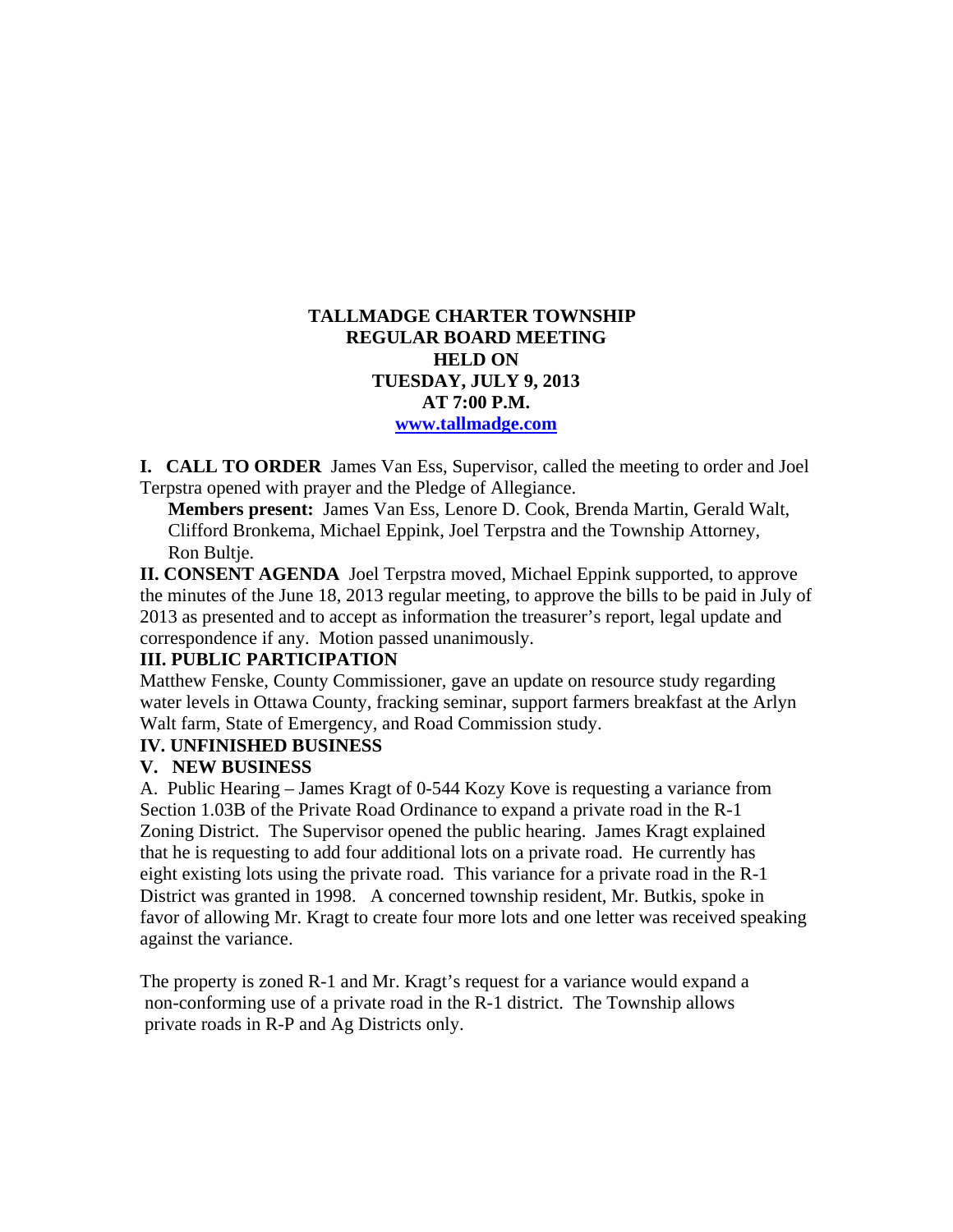Mr. Kragt advised the property was historically zoned as industrial. He said in approximately 1985 the Township proposed to rezone it to the RP District, where private roads are allowed. However, Mr. Kragt said he objected, and the Township agreed with him to rezone the property to the R-1 District, where private roads are not allowed.

Mr. Kragt acknowledged that he was allowed to divide four lots in 1985, which are served by a private road. He stated that only one of the four lots has been built upon. The other lots remain vacant.

Gerald Walt moved to close the public hearing. Michael Eppink seconded the motion. Motion carried.

The Township Attorney reviewed the standards the Township Board must consider when deciding whether or not to issue a variance from the Private Road Ordinance.

The first standard is Section 1.09.A, that the variance will not be a substantial detriment to adjacent property and will not materially impair the intent and purposes of the Private Road Ordinance or the public interest. Increased financial return is not by itself a sufficient reason for a variance. The Township Attorney acknowledged that the variance could possibly be granted without causing damage to adjacent property, given that variances have already been granted to Mr. Kragt allowing him to have additional lots in the R-1 District which are served by a private road. However, the Township Attorney further indicated that the Township's purpose to allow private roads in the Ag and the RP Districts and not in the R-1 District or other districts is presumably to make sure that the larger lots in the Ag and RP Districts can be developed without the expense of constructing public roads. On the other hand, lots in the R-1 District and other districts are generally smaller and thus more accessible by public roads. He indicated that the purpose of the Private Road Ordinance to limit private roads to the Ag and the RP Districts where large lots are generally located, and to require public roads to access smaller lots allowed in the R-1 District, would be impaired by granting this variance to the Private Road Ordinance.

The second factor for the Township Board to consider regarding a proposed variance from the Private Road Ordinance is Section 1.09.B, that the condition or situation of the property in question, for which the variance is sought, is not so general or recurrent that it would be practicable for the Township to address the situation through an amendment to the Private Road Ordinance. In this case, the Township Attorney found that if the Township is willing to allow private roads in the R-1 District, an amendment to the Private Road Ordinance can easily be made. If the Township wants to maintain the requirement that lots in the R-1 District must be accessed by public roads, and that private roads are only allowed in the Ag and the RP Districts, then the requested variance should be denied.

The third factor for the Township Board to consider when dealing with a variance application under the Private Road Ordinance is in Section 1.09.C, that the property in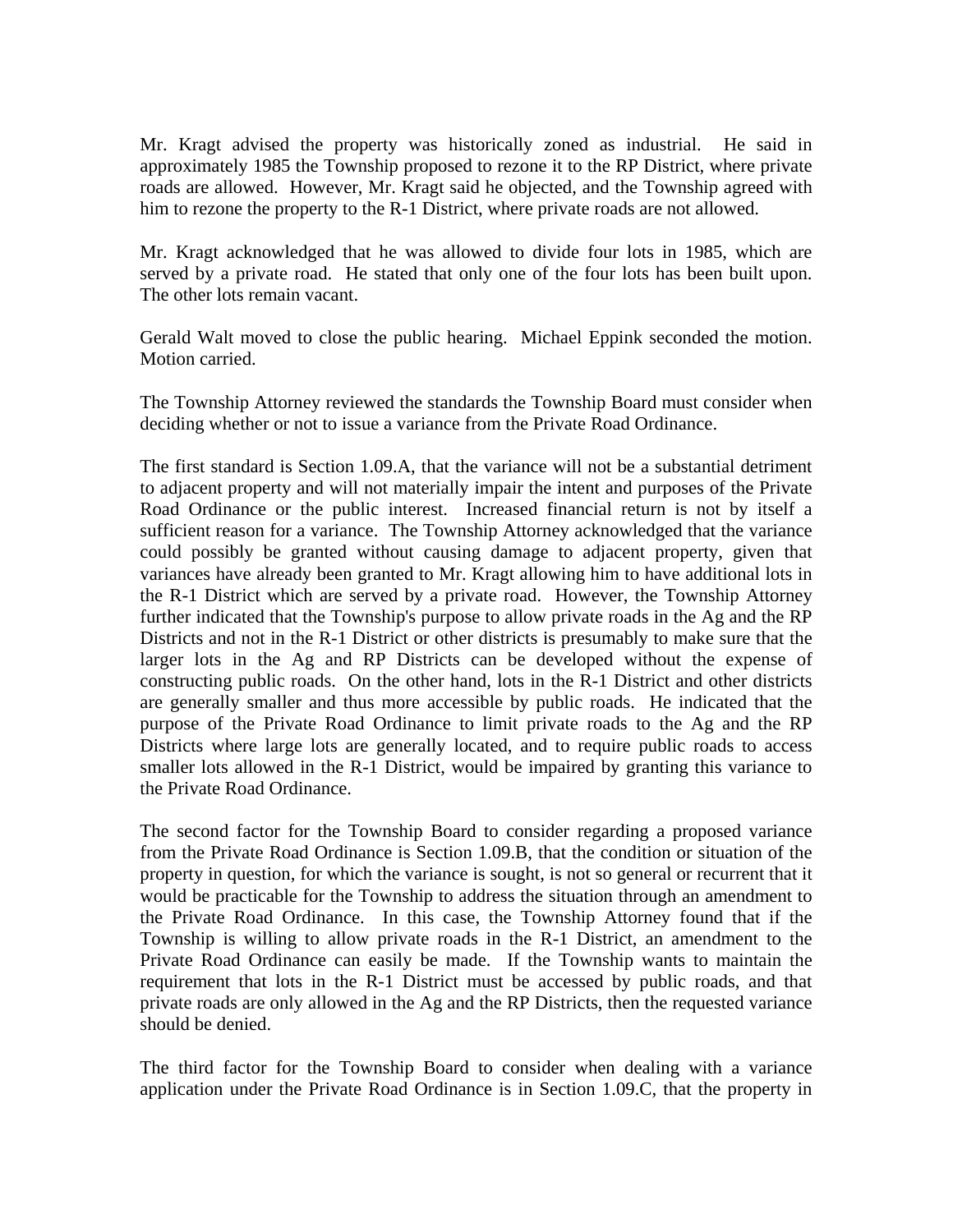question for which the variance is requested has an exceptional shape or an unusual topographic condition or other extraordinary condition, so that the literal enforcement of the Private Road Ordinance would create practical difficulties or undue hardships for the owner of the property in question. In this case, the Township Attorney indicated that Mr. Kragt has not described any characteristics of the property involved which are exceptional or unique, and therefore there has been no basis created to justify a variance from the Private Road Ordinance.

Finally, the fourth factor for the Township Board to consider when deciding upon a variance request from the Private Road Ordinance is in Section 1.09.D, which requires that there be practical difficulties or unnecessary hardship from the strict enforcement of the Private Road Ordinance, so that public safety and substantial justice requires a variance. Again, the Township Attorney indicated that Mr. Kragt has not submitted any arguments to establish that this standard has been met.

The Township Attorney further noted that all of these factors must be met in order for an applicant to be entitled to a variance from the Private Road Ordinance, pursuant to Section 1.09.

The Township Attorney acknowledged that the Township had previously granted a variance to Mr. Kragt, allowing him to do land divisions for lots which would be accessed by a private road, even though the Private Road Ordinance does not allow private roads in the R-1 District. The Township Attorney indicated that at this point, the Township Board cannot correct past mistakes. However, neither should the Township Board exacerbate a prior mistake by making a new one, specifically by granting a variance under Section 1.09 of the Private Road Ordinance when the factors for a variance are not established.

In answer to questions from Township Board members, the Township Attorney acknowledged that Mr. Kragt does have other options. He could ask for the property to be rezoned to the RP District, where private roads are allowed. He could improve the private road, make it a public road, and thereby eliminate any need for variances from the Private Road Ordinance.

The Township Board noted that Mr. Kragt continues to have vacant lots which are available for further development. The Township Attorney agreed that those existing vacant lots could be relocated to other portions of Mr. Kragt's property, without the necessity for any further variance from the Private Road Ordinance, as long as the number of lots served by the private road did not increase.

On the basis of the above discussion, specifically including the Township Attorney's description of the standards in Section 1.09 of the Private Road Ordinance, Lenore Cook moved to deny the variance request for Mr. Kragt, because he did not meet the standards in Section 1.09 of the Private Road Ordinance. Specifically, granting the variance for an extension of a private road in the R-1 District will impair the intent and purpose of the Private Road Ordinance to require lots in the R-1 district to front on a public road. The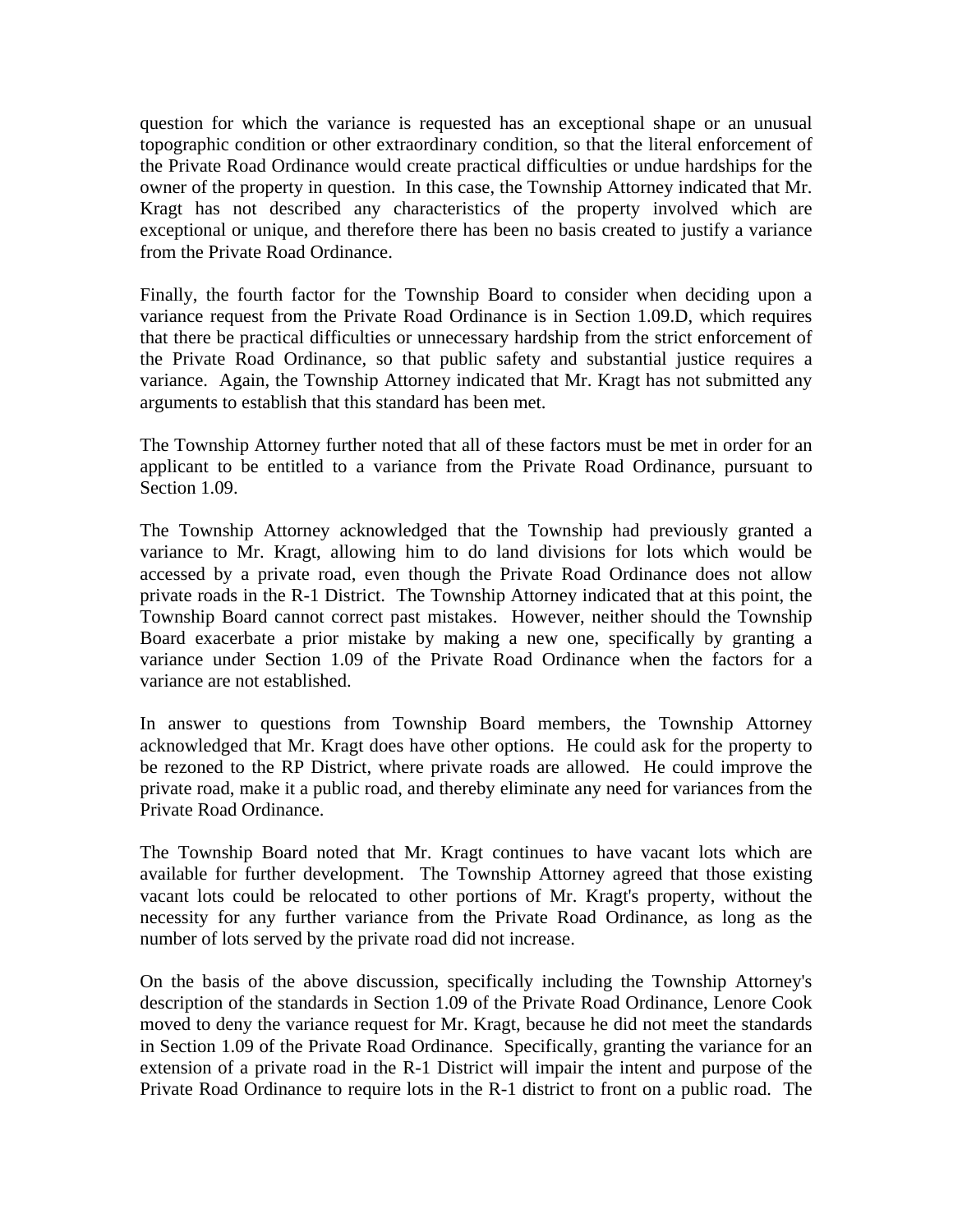condition of the property in question is very general (i.e., it is zoned in the R-1 District) so that a general regulation to allow private roads in the R-1 District would be preferable to a variance, if the Township is willing to allow private roads in the R-1 District. The property in question is not exceptional or extraordinary in terms of its size or topographic conditions or any other condition which would make the enforcement of the Private Road Ordinance a practical difficulty or an undue hardship. For all of those reasons, the variance should be denied. Michael Eppink seconded the motion. Roll call vote was taken. Ayes: Martin, Terpstra, VanEss, Eppink, Walt, and Cook. Nays: Bronkema. Motion carried.

After the vote was taken, Lenore Cook explained that Mr. Kragt was granted a variance years ago from the Private Road Ordinance because he repeatedly indicated then he only wanted eight lots, and that is what was approved at the time.

Gerald Walt noted that potentially Mr. Kragt could simply extend the public road past the two requested lots, so that they are served by a public road, without converting the entire private road into a public road.

B. Brenda Martin moved, Gerald Walt supported, to contract with Advance Newspaper for our legal advertisement. Motion CARRIED

C. Brenda Martin moved, Joel Terpstra supported, to approve the recommendation of the Wright Tallmadge Fire Board and hire Michael Gavin as our new Fire Chief. Mr. Gavin will start January 1, 2014 and replace Al Brouwer who has given the Fire Board his notice of retirement effective January 1, 2014. Motion CARRIED.

D. Gerald Walt moved, Brenda Martin supported, to accept the bid to expand the fire station and remodel the township hall. Motion CARRIED by a unanimous roll call vote.

E. First Reading – Zoning Map Amendment – James McClellan is requesting to rezone a 2.5 acre portion of parcel 70-10-05-300-007 from Agricultural Zoning District to the Rural Preserve Zoning District.

## **VI SUPERVISOR COMMENTS AND COMMITTEE REPORTS**

#### **Supervisor: James Van Ess**

Electronic Use Policy – All township employees and fire department must sign Building Department working on Dangerous Building on Lake Michigan Drive Cemetery update given to Board members – getting bids to put streets in at the back of cemetery.

## **Planning Commission: Joel Terpstra**

Recommended to Township Board approval of rezoning

 Working on text amendments for Section 3.02 and Section 3.10 of current zoning ordinances

 **Zoning Board of Appeals: Clifford Bronkema Haz-Mat: Michael Eppink Fire Board: Gerald Walt**

Next Fire Board meeting will be September 5, 2013